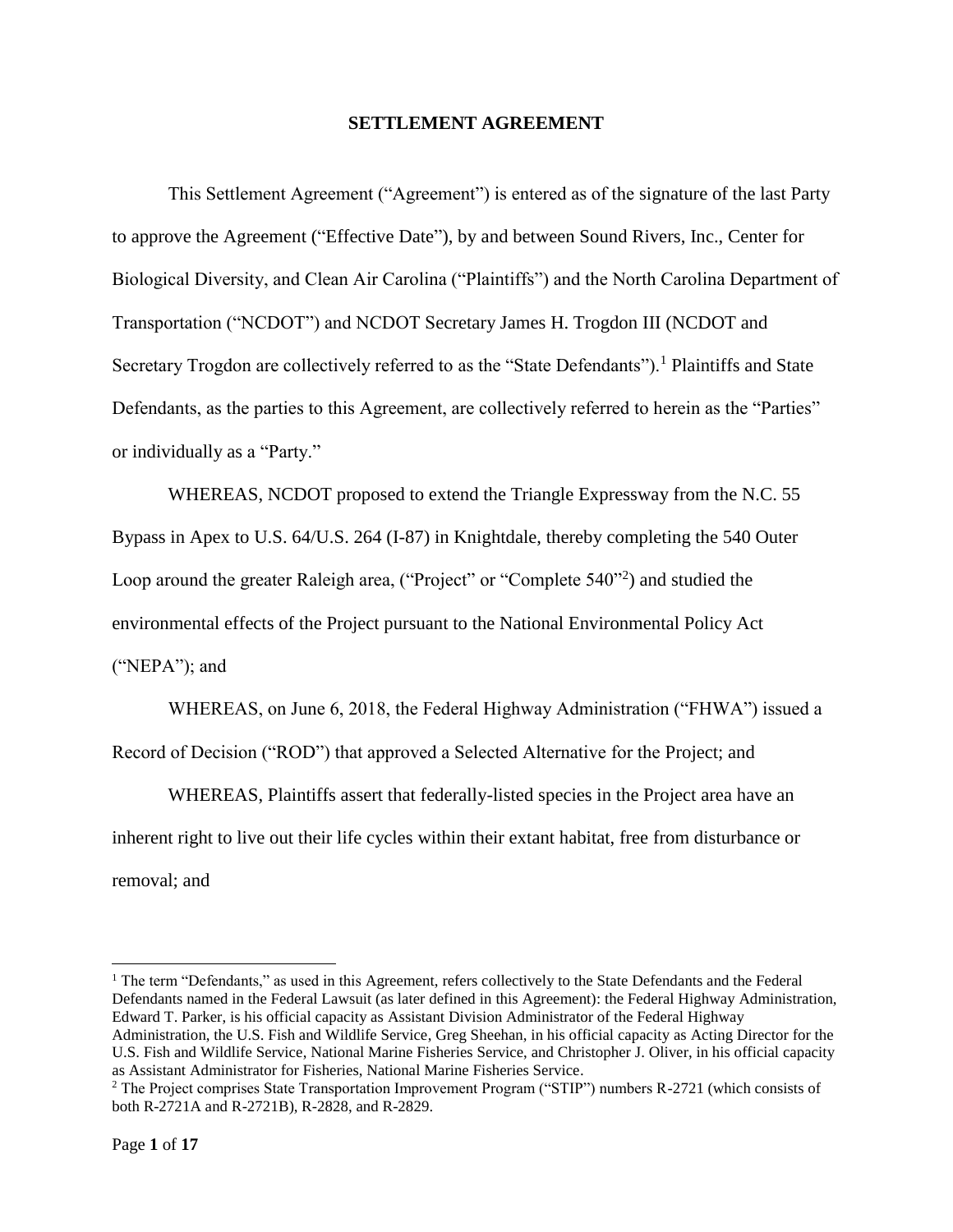WHEREAS, Plaintiffs recognize that the threat of extinction for the federally-listed species in the Project area has grown so extreme that emergency measures are required in order to secure a future for these species in the wild; and

WHEREAS, part of the study area for the Project is occupied by the dwarf wedgemussel ("DWM"), which has been federally listed as endangered under the Endangered Species Act  $("ESA")$ ; and

WHEREAS, part of the study area for the Project is occupied by the yellow lance, which has been federally listed as threatened under the ESA; and

WHEREAS, part of the study area for the Project contains designated critical habitat for the Atlantic sturgeon, which has been federally listed as endangered under the ESA; and

WHEREAS, part of the study area for the Project is occupied by the Atlantic pigtoe, which is proposed to be federally listed as threatened under the ESA; and

WHEREAS, part of the study area for the Project contains habitat proposed to be designated as critical habitat for the Atlantic pigtoe; and

WHEREAS, part of the study area for the Project is occupied by the Neuse River waterdog, which is proposed to be federally listed as threatened under the ESA; and

WHEREAS, part of the study area for the Project contains habitat proposed to be designated as critical habitat for the Neuse River waterdog; and

WHEREAS, part of the study area for Project is occupied by the Carolina madtom, which is proposed to be federally listed as endangered under the ESA; and

WHEREAS, on April 10, 2018, the United States Fish and Wildlife Service ("USFWS") issued a Biological Opinion determining that the Project is not likely to jeopardize the continued existence of the DWM and yellow lance; and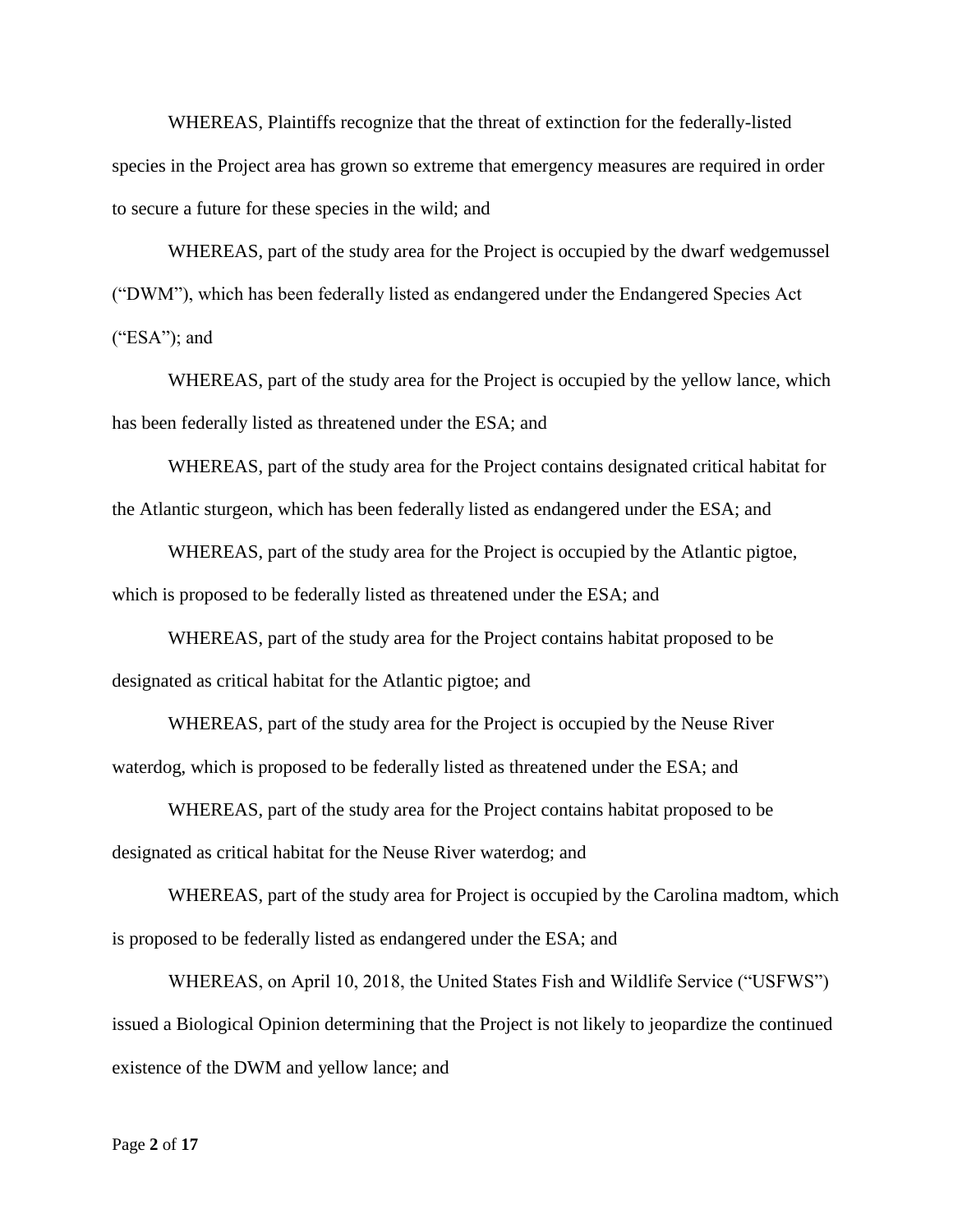WHEREAS, on May 21, 2018, the National Marine Fisheries Service ("NMFS") concurred in NCDOT's determination that the Project is not likely to adversely affect the Atlantic sturgeon or its designated critical habitat; and

WHEREAS, on May 23, 2018, Plaintiffs filed suit to challenge NCDOT and FHWA's approvals in the United States District Court for the Eastern District of North Carolina in, as later amended, *Sound Rivers, Inc., Center for Biological Diversity, and Clean Air Carolina v. North Carolina Department of Transportation, James H. Trogdon III, Secretary, North Carolina Department of Transportation, Federal Highway Administration, Edward T. Parker, Assistant Division Administrator, Federal Highway Administration, U.S. Fish and Wildlife Service, Greg Sheehan, Acting Director, U.S. Fish and Wildlife Service, National Marine Fisheries Service, and Christopher J. Oliver, Assistant Administrator for Fisheries, National Marine Fisheries Service*, Civil No. 4:18-CV-00097-D, alleging claims under NEPA, ESA, and the Administrative Procedure Act ("APA") ("Federal Lawsuit"); and

WHEREAS, on February 15, 2019, the North Carolina Department of Environmental Quality - Division of Water Resources ("NCDWR") issued 401 Water Quality Certification No. 4179 for the Project ("Certification"); and

WHEREAS, on February 22, 2019, Plaintiffs filed a Petition for a Contested Case Hearing in the North Carolina Office of Administrative Hearings, *Sound Rivers, Inc., Center for Biological Diversity, and Clean Air Carolina v. North Carolina Department of Environmental Quality – Division of Water Resources*, 19 EHR 01010, to challenge the issuance of the Certification ("OAH Matter" and, collectively with the Federal Lawsuit, the "Actions"); and WHEREAS, NCDOT intervened in the OAH Matter on March 20, 2019; and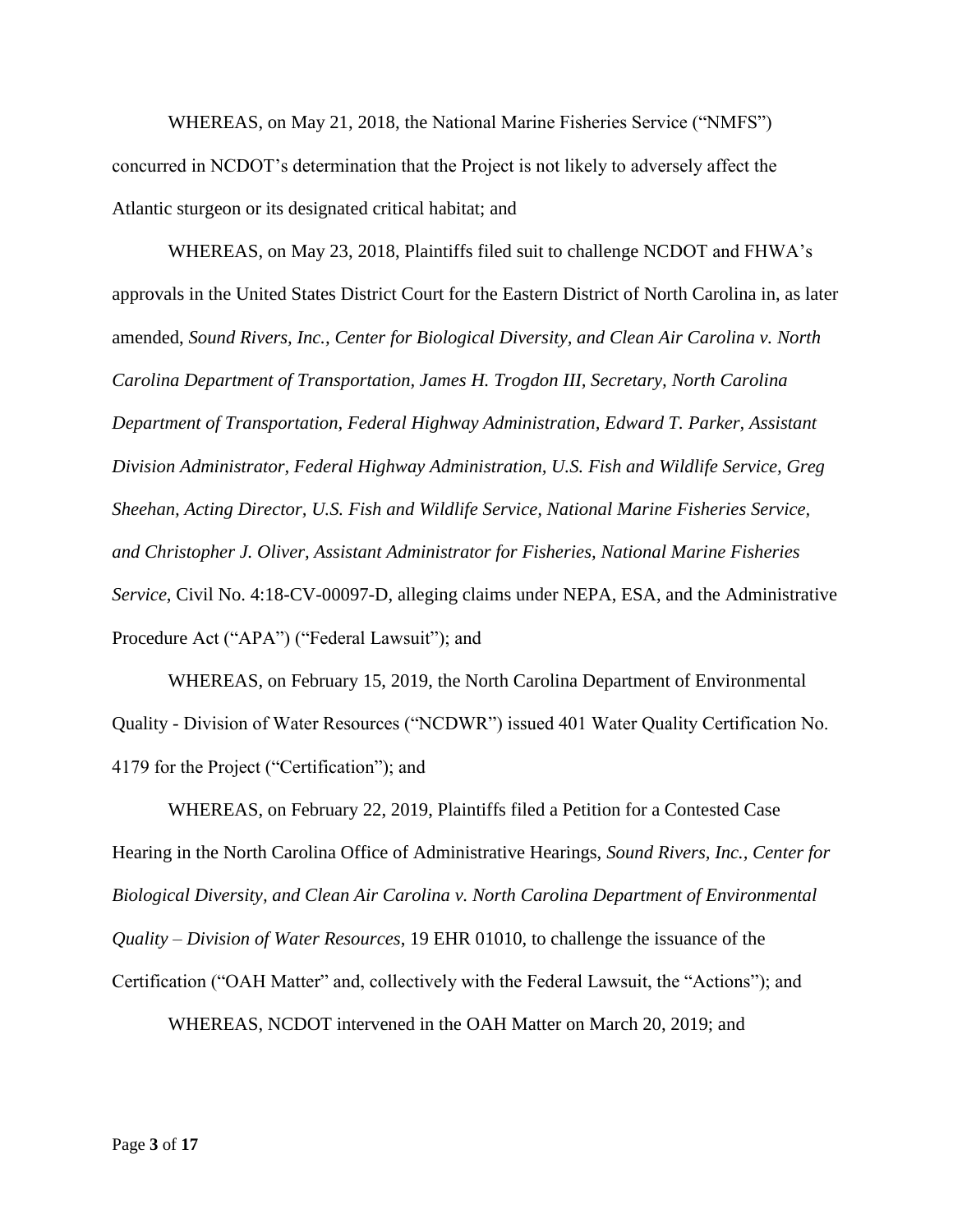WHEREAS, pursuant to court order in the Federal Lawsuit, the matter is currently

remanded to FHWA for re-initiation of ESA consultation with USFWS regarding the DWM,

yellow lance, and species that are currently proposed to be federally listed under the ESA; and

WHEREAS, the Parties believe it is in the best interest of the public, the Parties, and

judicial economy to compromise and settle these claims outside of the courtroom.

NOW, THEREFORE, in consideration of the promises and covenants contained in this

Agreement, the Parties agree to settle all claims and causes of action arising in the Actions as

follows:

A. NCDOT's Obligations and Covenants:

# **Land Acquisition**

- 1. NCDOT commits to support Wake County's goal of thirty percent (30%) open space by matching twenty-five (25) cents per dollar that Wake County spends through its Open Space Program during calendar years 2020, 2021, 2022, and 2023. The NCDOT matching funds will be contributed to the Wake County Open Space Program and, to the extent practicable, be used to purchase high value properties using Wake County's model, with additional emphasis on purchasing properties in close proximity to the Complete 540 project and Swift Creek.
- 2. NCDOT will expend Five Million and 0/100 Dollars (\$5,000,000.00) for high-quality land acquisition to provide habitat benefits in perpetuity for some or all of the following species: DWM, yellow lance, Atlantic pigtoe, Neuse River waterdog, and Carolina madtom. These monies will be expended in the following priority:
	- a. First, NCDOT will use its best efforts, within reason, to expend these monies within the "Priority Aquatic Habitats" within the Neuse and Tar-Pamlico River watersheds, as identified via GIS data by the North Carolina Natural Heritage Program, and found at [http://center.maps.arcgis.com/apps/View/index.html?webmap=fd23709255e1464](http://center.maps.arcgis.com/apps/View/index.html?webmap=fd23709255e1464a89e8013e0565ef14) [a89e8013e0565ef14.](http://center.maps.arcgis.com/apps/View/index.html?webmap=fd23709255e1464a89e8013e0565ef14)
	- b. Second, NCDOT will use its best efforts, within reason, to expend these monies to acquire land within close proximity to the Project with significant habitat value to the DWM, yellow lance, Atlantic pigtoe, Neuse River waterdog, and Carolina madtom. NCDOT will coordinate with Plaintiffs' counsel, the Southern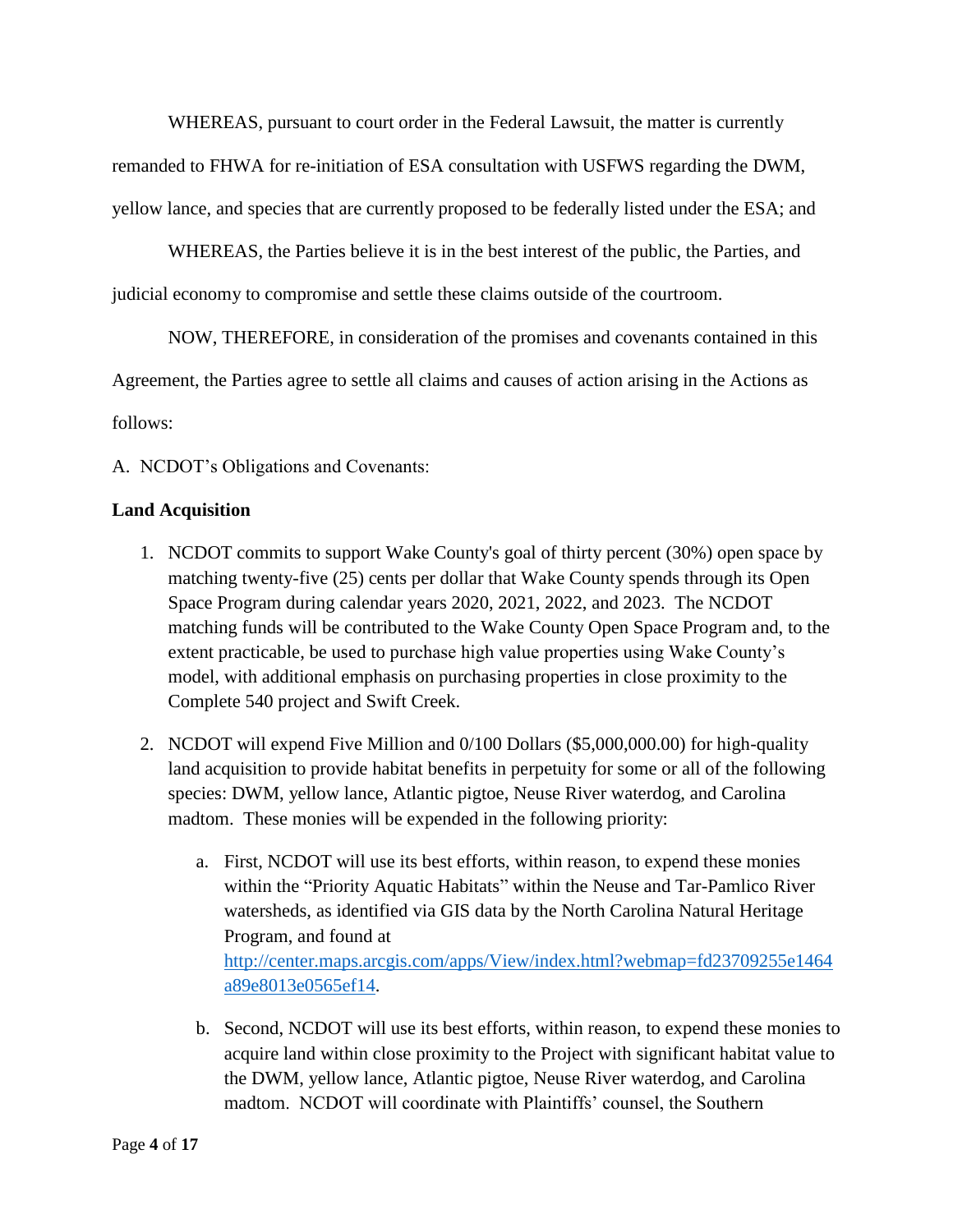Environmental Law Center ("SELC"), and, by extension, Plaintiffs, in these efforts.

- c. Third, NCDOT will use its best efforts, within reason, to expend these monies to acquire land within the watersheds affected by the Project. NCDOT will coordinate with SELC and, by extension, Plaintiffs, in these efforts.
- d. None of the expenditures in Section A.2 will be used to satisfy mitigation or other environmental commitments and responsibilities for other projects or programs. As NCDOT makes progress in expending these funds, NCDOT will apprise SELC, and by extension, Plaintiffs, of how the funds have been spent, including specific information on the properties obtained, including precise location and watershed; acreage; imperiled<sup>3</sup> species present; and the specific habitat benefits to specific aquatic species produced by these purchases. NCDOT will use its best efforts to expend these funds by December 31, 2022.
- e. In order to ensure these lands' preservation in perpetuity, NCDOT may:
	- i. transfer ownership of these properties to the North Carolina Wildlife Resources Commission for inclusion in its Wildlife Conservation Area system; or
	- ii. utilize other preservation methods as mutually agreed upon by NCDOT and SELC and, by extension, Plaintiffs.
- 3. Upon completion of projects R-2721A, R-2721B, and R-2828, NCDOT will commit to preserving in an undeveloped state fifty percent (50%) by acre of all remnant property acquired for these projects. NCDOT will coordinate with SELC in selecting the remnant properties to be preserved. NCDOT will preserve the property by transferring ownership to the North Carolina Wildlife Resources Commission for inclusion in its Wildlife Conservation Area system or by utilizing other preservation methods as mutually agreed upon by NCDOT and SELC, and, by extension, Plaintiffs. Within twelve (12) months after completion of projects R-2721A, R-2721B, and R-2828, NCDOT, in coordination with SELC, will begin to inventory and identify remnant property that is subject to this provision.

 $\overline{\phantom{a}}$ 

<sup>&</sup>lt;sup>3</sup> The term "imperiled" refers to species that are any of the following: (i) listed as endangered or threatened under the ESA; (ii) considered a "candidate" species for listing by USFWS under the ESA; and/or (iii) listed as threatened, endangered, or of special concern under the North Carolina state Endangered Species Act, 113 NCGS Subc. IV, Art. 25.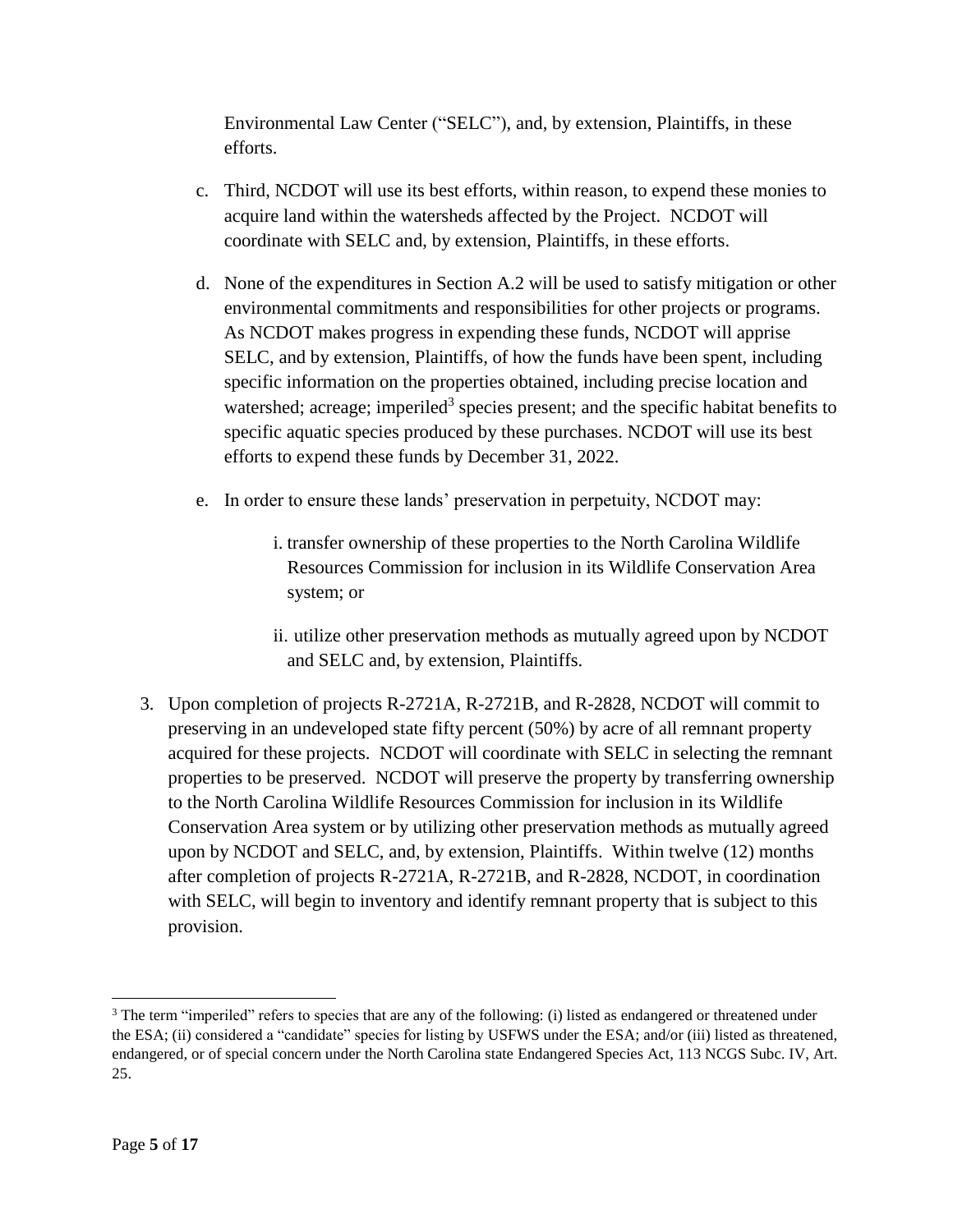# **Stream Protection/Mitigation/Stormwater**

- 4. For the Project, NCDOT will secure forty-seven thousand (47,000) linear feet of stream mitigation in addition to that required for the typical 2:1 ratio for stream impacts. The mitigation will be secured in two batches. The first batch would be in the amount of thirty-five thousand (35,000) linear feet and will be secured within twelve (12) months of the Effective Date of this Agreement. The remaining twelve thousand (12,000) linear feet will be secured concurrent with the construction permit process for R-2829. All stream and wetlands mitigation will be for multi-benefit projects.
- 5. Within eighteen (18) months of the Effective Date of this Agreement, NCDOT will provide funding to Johnston County for its stormwater management program in the amount of Five Hundred Thousand and 0/100 Dollars (\$500,000.00).
- 6. For R-2721 and R-2828, NCDOT will model the runoff discharge volume and peak flow for (i) pre-highway construction and (ii) expected conditions post-construction based on design plans to identify the difference, if any, between the total cumulative runoff discharge volume for the two projects for the pre and post-construction land cover conditions. NCDOT will also model differences to pollutant loadings, including copper (Cu), zinc (Zn), total nitrogen, total phosphorus, and total suspended solids.

For every percentage of difference between the total cumulative runoff discharge volume for the two projects between the post-construction and pre-construction land cover conditions, NCDOT will commit One Hundred Fifty Thousand and 0/100 Dollars (\$150,000.00) to work with municipal separate storm sewer systems ("MS4s") and Wake County to install additional stormwater control measures ("SCMS"), with a maximum commitment of Three Million Five Hundred Thousand and 0/100 Dollars (\$3,500,000.00), or some lesser amount if the pre/post construction total runoff discharge volume percentage difference can be mitigated prior to reaching the maximum commitment of \$3,500,000.00. NCDOT will use its best efforts to expend these funds within three (3) years after the completion of R-2721 and R-2828.

To model the information referenced in the first paragraph of Section A.6, above, NCDOT and Plaintiffs will coordinate to select three (3) drainage areas within the boundaries of R-2721 and R-2828. For these three (3) drainage areas, NCDOT will model the runoff hydrograph for the pre-construction and post-construction land cover conditions using two (2) different hydrological modeling platforms to gain an awareness of the change in the pre- and post-construction runoff hydrograph as well as an awareness of the differences between the two modeling platforms. For these three (3) drainage areas, NCDOT will also model runoff volume and peak flow using two (2) different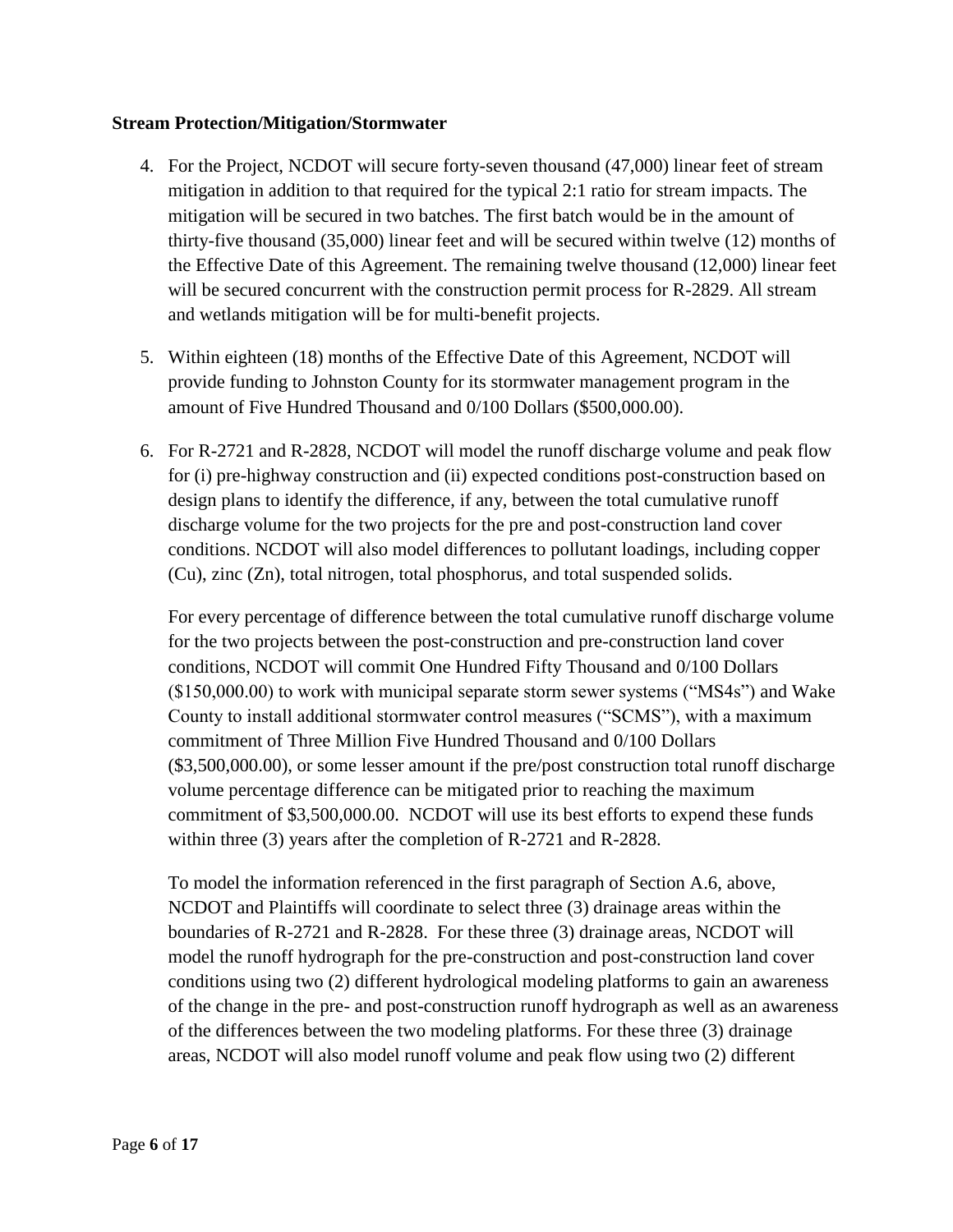rainfall-runoff calculation methods to gain an awareness as to the differences between the methods.

NCDOT shall make the model results available to the Plaintiffs, and will use the information gathered with regard to pollutant loadings to inform how to modify and adapt mitigation strategies to reduce those pollutants.

- 7. By the end of 2022, NCDOT commits to award a contract for research funding to a research partner and/or institution in the amount of Two Hundred Thousand and 0/100 Dollars (\$200,000.00) for research on the examination of peer states' use of Low Impact Development guidelines and how these guidelines could be used to enhance the NCDOT Best Management Practices ("BMP") toolbox.
- 8. By June 2022, NCDOT will develop and implement a new policy regarding stormwater management and work with the United States Geological Survey ("USGS") to establish a risk assessment matrix and categorize projects by type and sensitivity to more appropriately assign BMPs to all projects.
- 9. NCDOT will reserve Three Million and 0/100 Dollars (\$3,000,000.00) in Project funds to either (i) perform post-construction water quality monitoring on the Project and implementation of future BMPs to supplement existing BMPs and further enhance water quality regarding the Project or (ii) supplement the NCDOT National Pollutant Discharge Elimination System funds to specifically implement retrofit BMPs in the Project corridor's watersheds.

# **Air Quality / Climate Change**

- 10. From the Effective Date of this Agreement, NCDOT commits to allowing toll-free use by public transit buses of all managed lanes ("HOT") projects in the current 2018 – 2027 State Transportation Improvement Program ("STIP"), as last amended July 2019, and in future STIPs, in accordance with applicable North Carolina law.
- 11. NCDOT will support GoTriangle's use of NC 540 through funding partnerships for the calendar years 2020, 2021, and 2022. NCDOT will report annually to Clean Air Carolina ("CAC") and SELC on those support efforts.
- 12. From the Effective Date of this Agreement, NCDOT will complete a quantitative analysis of greenhouse gas emissions for all projects where a Preferred Alternative has not been identified prior to January 1, 2021 and which require completion of an Environmental Impact Statement or Environmental Assessment under NEPA.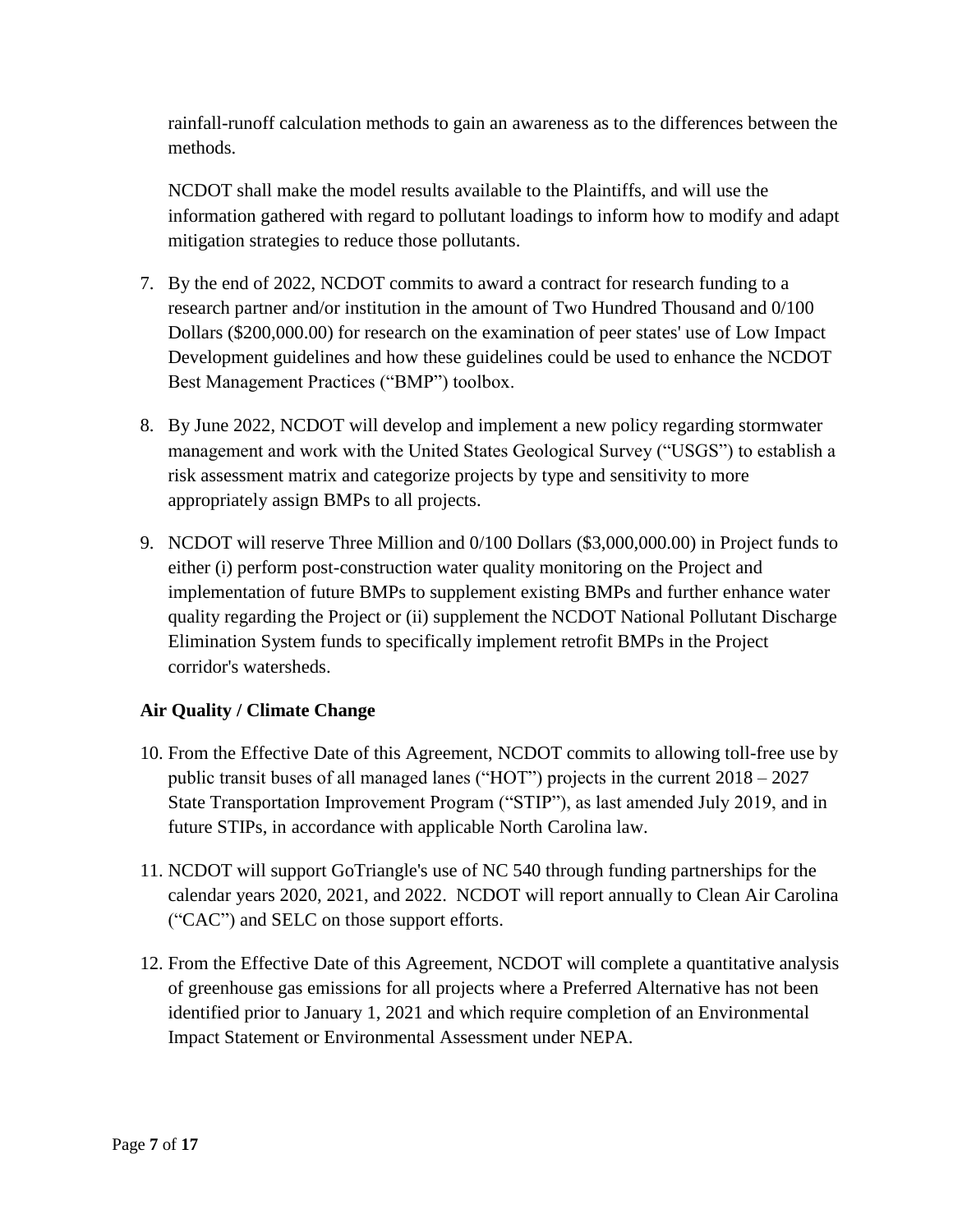- 13. Within nine (9) months of the Effective Date of this Agreement, NCDOT commits to hire a firm to conduct a study to identify strategies specific to North Carolina to reduce vehicle miles travelled ("VMT") in urban, rural, and regional areas of the state. The study should be completed no more than a year from the date of the firm's hiring. After the study is complete:
	- a. NCDOT will make the findings of the study publicly available on its website and share the findings of the study with Metropolitan Planning Organizations ("MPOs") and Regional Planning Organizations ("RPOs") with the goal that these planning organizations will utilize the findings to develop plans that reduce VMT.
	- b. Within six months after the study is completed, NCDOT will create a toolkit for local governments and MPOs regarding VMT reduction strategies. This toolkit will include information regarding what actions are possible at what levels of government, what funding is available, and similar information.
	- c. NCDOT will establish a VMT reduction task force with members from the private sector, local governments, MPOs & RPOs, non-governmental organizations ("NGOs"), including CAC and SELC, and other interested parties, if any.
- 14. NCDOT will commit to working with SELC and CAC to develop and host a breakout session at each of the next three Transportation Summits (provided that the Transportation Summit series continues) on the study referenced in Section A.13 above, or other topics related to the intersection of transportation and the environment, as agreed upon by NCDOT, SELC, and CAC.
	- a. In the event the summit series does not continue, NCDOT will commit to working with SELC and CAC to develop and host a standalone event on the study referenced above or other topics related to the intersection of transportation and the environment, as agreed upon by NCDOT, SELC, and CAC.
- 15. Within three (3) months of the Effective Date of this Agreement, NCDOT will begin to collect and monitor data regarding the ratio of VMT per North Carolina licensed driver. The initial data will be collected prior to the start of the study referenced in Section A.13, above, produced concurrent with the start of the study, and data will be monitored and collected concurrent with the study. Once the results of the study have been distributed, NCDOT will set targets for a reduction in the ratio of VMT per North Carolina licensed driver.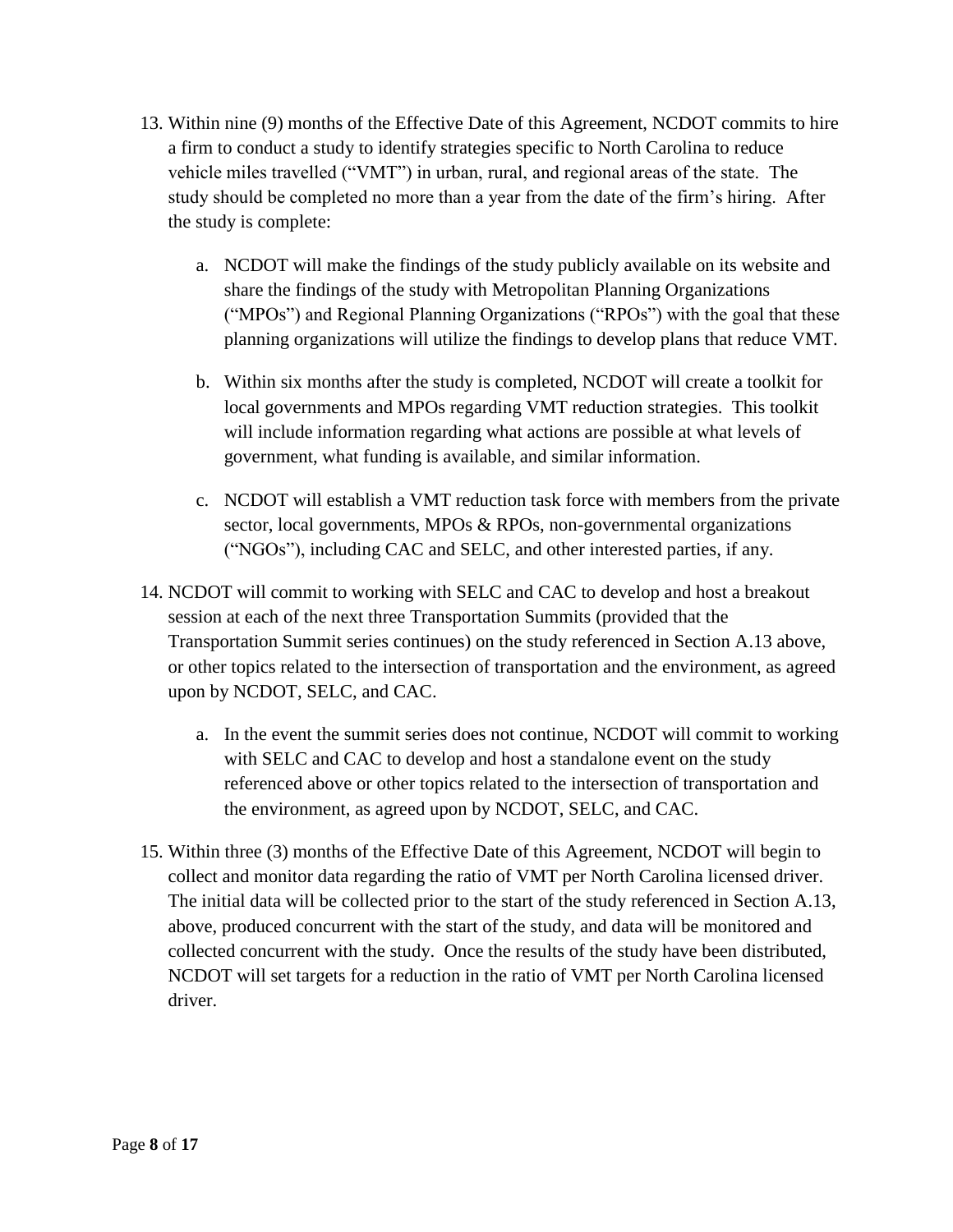- 16. NCDOT commits to develop and implement a contract specification for lower emission construction equipment that will require use of Tier<sup>4</sup> 4 construction equipment and/or incentivize the use of Tier 4 construction equipment for all new contracts in the Triangle area (Wake, Durham, Orange, and Chatham Counties). This specification will apply only to Triangle area contracts for projects that, at the time of letting, are valued over Fifty Million and  $0/100$  Dollars (\$50,000,000.00) and, at time of letting, require at least One Million (1,000,000) cubic yards of earth moving. Specifically, NCDOT commits to:
	- a. Work with stakeholders, including CAC and SELC, to develop and implement the Triangle area specification for all applicable contracts by January 1, 2020.
	- b. Use the current I-77 specification<sup>5</sup> for guidance in developing the new Triangle area specification. This specifically includes incorporating the reporting requirements from the I-77 specification into the Triangle area specification to ensure that the contractors are reporting all of their applicable construction equipment and detailing, among other things, the Tier level for each piece.
	- c. Include in the Triangle area specification requirements and incentives for a certain percentage of the construction equipment used on applicable projects to be a certain Tier as follows:
		- i. For applicable contracts awarded in 2020 in the Triangle area, a minimum of twenty-five percent (25%) of the construction equipment used on an applicable project must meet Tier 4 requirements or a minimum of fifty percent (50%) of the construction equipment used on an applicable project must meet Tier 3, Tier 4 or Tier 4i requirements. These contracts will also have an incentive clause that pays Fifty Thousand and 0/100 Dollars (\$50,000.00) to the contractor if, at the conclusion of the project: (1) more than fifty-five percent (55%) of the total number of pieces of construction equipment used on the project meets Tier 4 Final requirements and (2) less than twenty-five percent (25%) of the total number of pieces of construction equipment used on the project is categorized as Tier 0 or 1.
		- ii. For applicable contracts awarded in 2021 in the Triangle area, a minimum of thirty-five percent (35%) of the construction equipment used on an applicable project must meet Tier 4 requirements or a

 $\overline{\phantom{a}}$ 

<sup>4</sup> References to "Tiers" in this Agreement refer to the multiple tiers of emission standards adopted by the Environmental Protection Agency for regulating heavy equipment with compression-ignition (diesel) engines ("construction equipment").

 $\frac{5}{3}$  The current I-77 specification can be found at Section 2.8.4, Book 2, Technical Provisions of the Comprehensive Agreement dated June 26, 2014.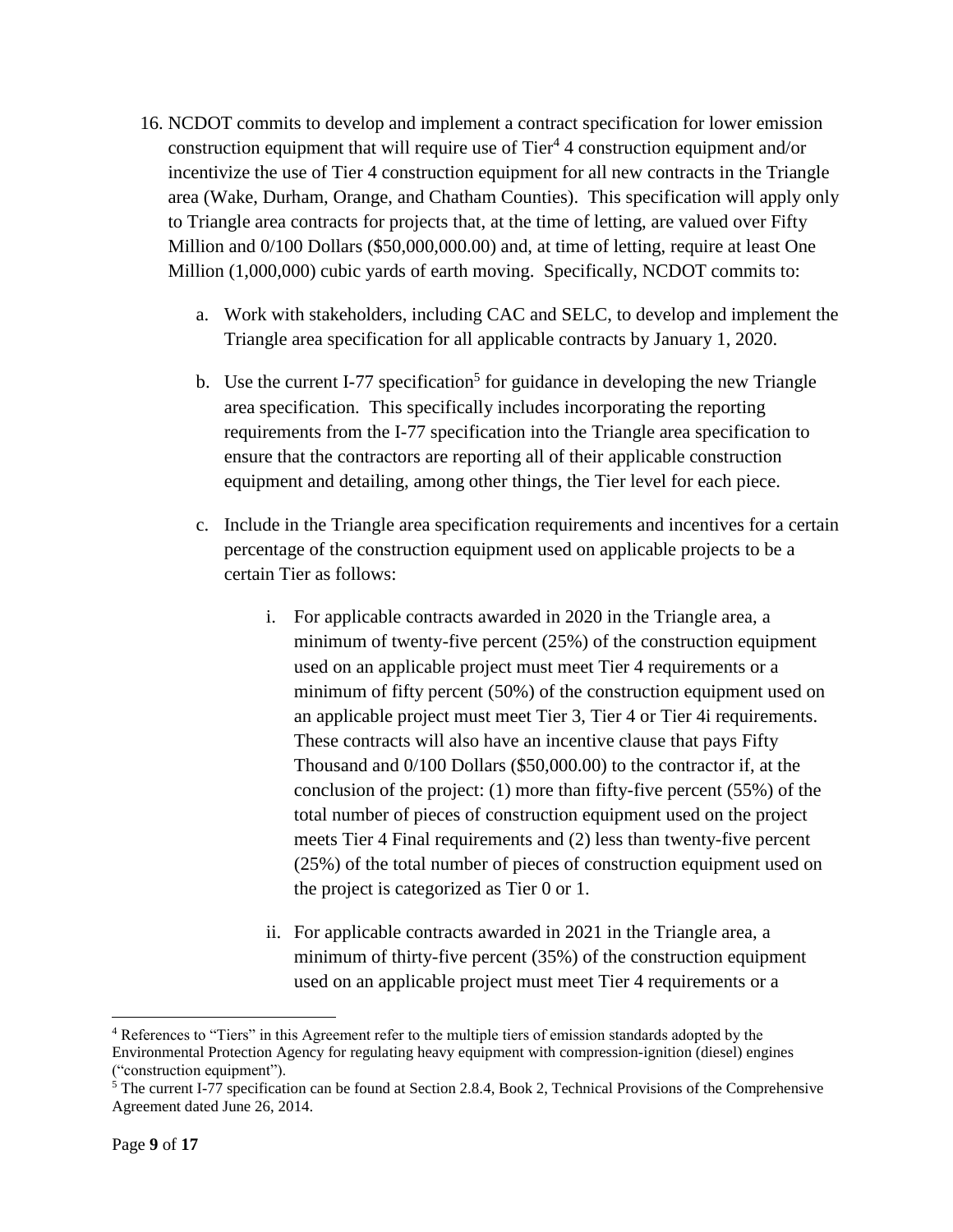minimum of sixty percent (60%) of the construction equipment used on an applicable project must meet Tier 3, Tier 4 or Tier 4i requirements. These contracts will also have an incentive clause that pays Fifty Thousand and 0/100 Dollars (\$50,000.00) to the contractor if, at the conclusion of the project: (1) more than sixty-five percent (65%) of the total number of pieces of construction equipment used on the project meets Tier 4 Final requirements and (2) less than twenty-five percent (25%) of the total number of pieces of construction equipment used on the project is categorized as Tier 0 or 1.

- iii. For applicable contracts awarded in 2022 in the Triangle area, a minimum of fifty percent (50%) of the construction equipment used on an applicable project must meet Tier 4 or Tier 4i requirements. These contracts will also have an incentive clause that pays Fifty Thousand and 0/100 Dollars (\$50,000.00) to the contractor if, at the conclusion of the project: (1) more than seventy-five percent (75%) of the total number of pieces of construction equipment used on the project meets Tier 4 Final requirements and (2) less than twenty-five percent (25%) of the total number of pieces of construction equipment used on the project is categorized as Tier 0 or 1.
- d. For applicable contracts awarded in 2023 and later, NCDOT will evaluate the reporting data for 2020, 2021, and 2022 and set new goals by the end of 2023 based on that data. The goals will at least maintain the 2022 levels for specification requirements, as outlined in Section A.16.c.iii above. The incentive threshold and amounts will also be re-evaluated at that time.
- e. Concurrent with the goal setting timeframe noted in Section A.16.d above (end of 2023), NCDOT will draft goals for Tier 4 usage on all NCDOT contracts that, at the time of letting, are valued over Fifty Million and 0/100 Dollars (\$50,000,000.00) and, at the time of letting, require at least One Million (1,000,000) cubic yards of earth moving, once more data is available through the Triangle area projects.
- f. So as not to adversely affect Disadvantaged Business Enterprises (which includes Minority and Women's Business Enterprises for state-funded projects), the construction equipment operated by those firms on applicable projects may be excluded from (i) the reporting requirements contained in Section A.16.b, above, and (ii) the restrictions (but not the incentives) described in Section A.16.c above, provided that the construction equipment used by those firms meets Tier 1 or above requirements.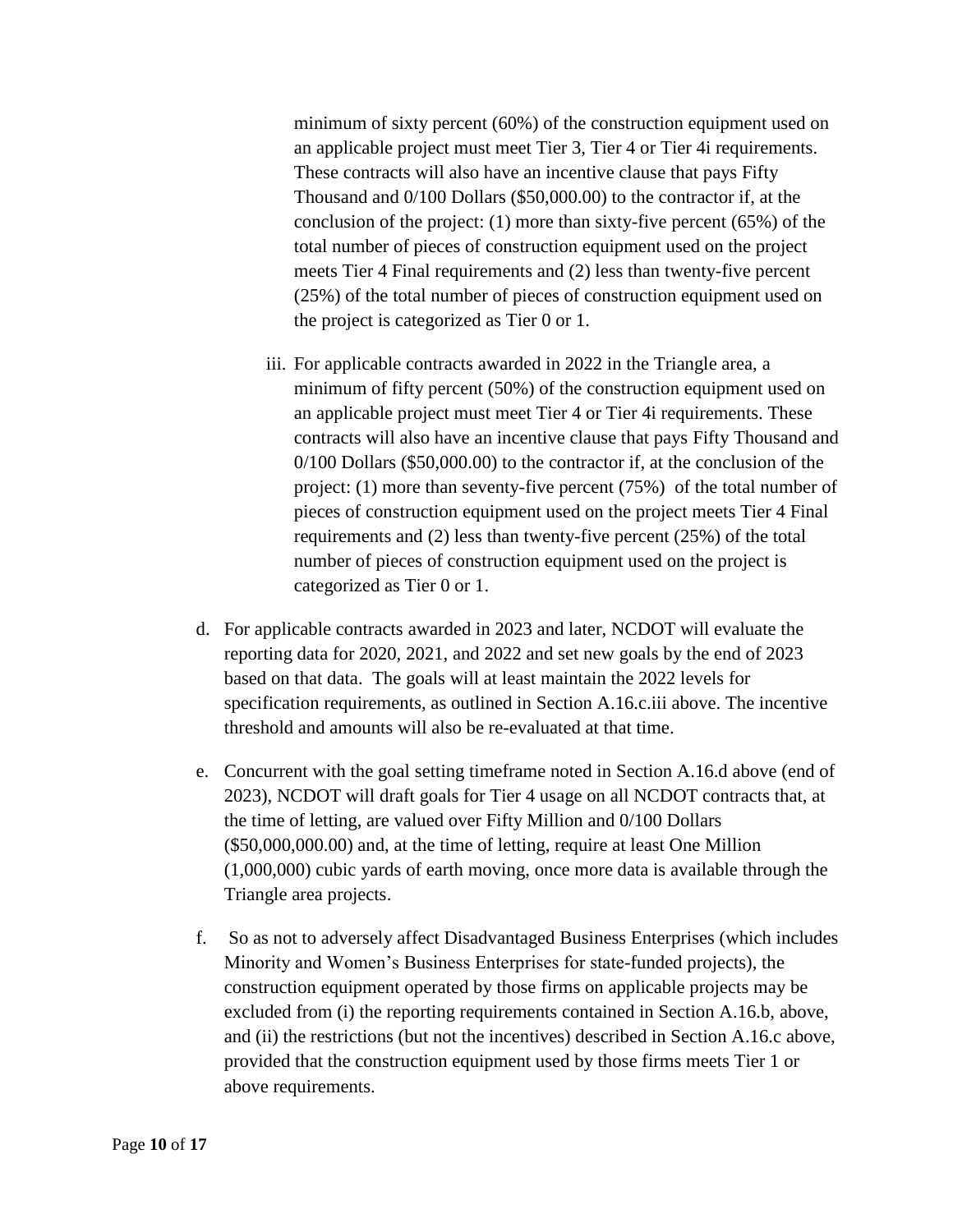- g. Since diesel-operated cranes have a much longer service life than other equipment and they operate very intermittently (e.g. lifting girders), for applicable projects these cranes may be excluded from the calculations described above, as long as the crane meets Tier 1 or higher requirements.
- 17. By April 1, 2020, NCDOT will examine the specifications for each piece of construction equipment in its inventory and include the Tier level in the inventory going forward. NCDOT will update the inventory annually that reflects these Tier levels and provide this information to third-parties upon request. Once more data is available through the Triangle area projects and concurrent with the goal setting timeframe noted in Section A.16.d above (end of 2023), NCDOT will draft goals for implementing Tier 4 requirements for all NCDOT construction equipment in its inventory.
- 18. NCDOT will produce standardized documentation of construction equipment used on all applicable NCDOT Triangle area projects (at time of letting, valued over Fifty Million and 0/100 Dollars (\$50,000,000.00) and requiring at least One Million (1,000,000) cubic yards of earth moving) to be shared with CAC and SELC. NCDOT will produce a template of the standardized documentation within six (6) months of the Effective Date and will input data from the applicable projects as it becomes available.
- 19. By the end of 2020, NCDOT will design and implement anti-idling guidelines for NCDOT construction workers and contractors.
- 20. Within six months of the Effective Date of this Agreement, NCDOT will join the Transportation and Climate Initiative as an observer.

# **Species**

- 21. Pursuant to (i) the Reimbursable Agreement entered into between NCDOT and Wake County on January 5, 2018 and (ii) the Interagency Agreement entered into between NCDOT and the North Carolina Wildlife Resources Commission on February 27, 2018, NCDOT has previously agreed to fund a maximum amount of Five Million and 0/100 Dollars (\$5,000,000.00) to (i) construct and/or renovate the Yates Mill Aquatic Conservation Center ("YMACC") and (ii) fund the operations and maintenance of the North Carolina Non-Game Aquatic Species Program ("Program") at the YMACC for up to five (5) years. NCDOT commits to fund the operations and maintenance of the Program for an additional five (5) years beyond the current commitment at a per annum rate of no more than Six Hundred Eight Thousand Two Hundred Twelve and 0/100 Dollars (\$608,212.00).
- 22. By the end of 2022, NCDOT commits to award a contract for research funding to a research partner and/or institution in the amount of Two Hundred Fifty Thousand and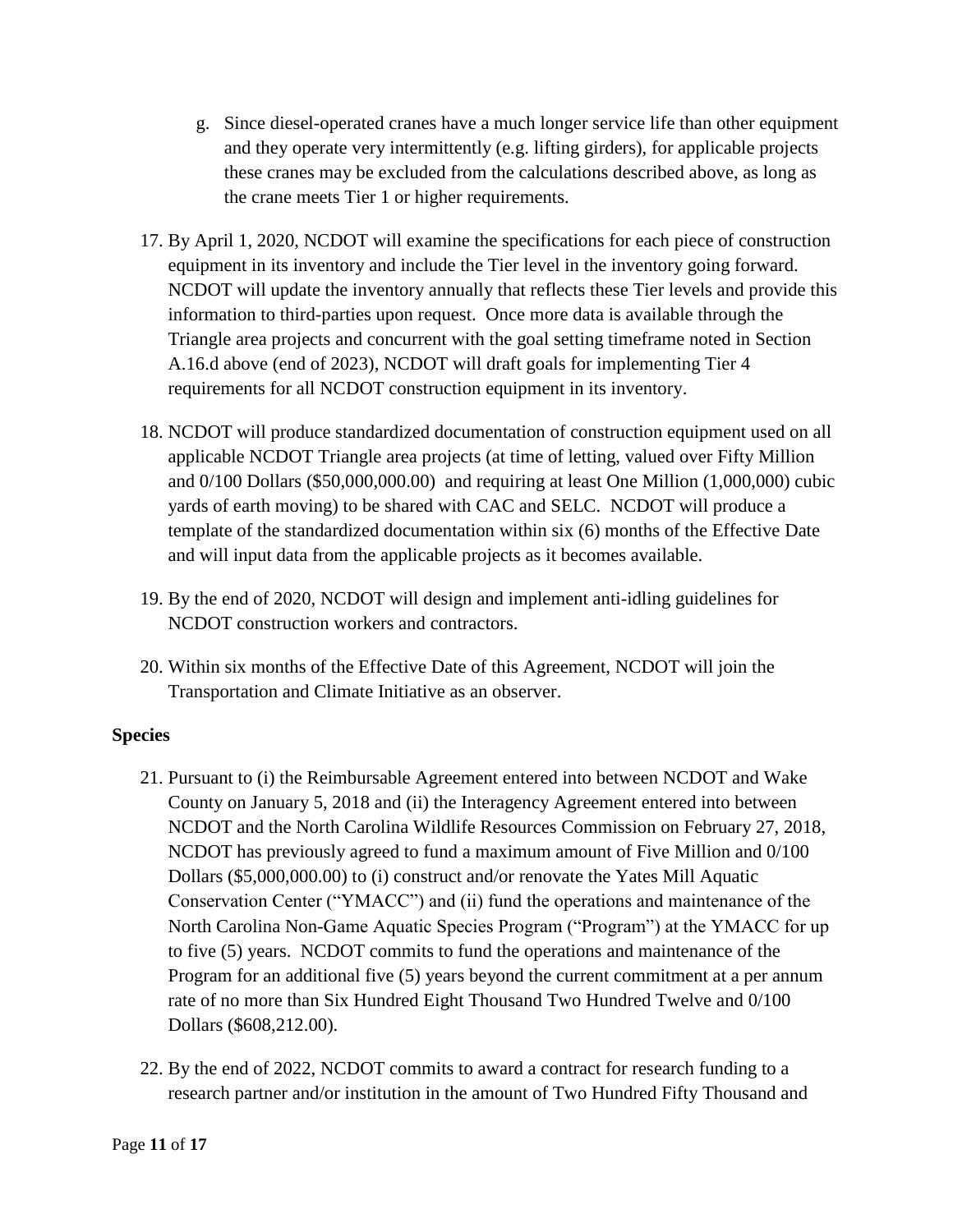0/100 Dollars (\$250,000.00) for propagation of the magnificent ramshorn (aquatic snail). This funding shall be provided in ten (10) equal installments of Twenty-Five Thousand and 0/100 Dollars (\$25,000.00) per year for ten (10) years, or as otherwise agreed to with the research partner and/or institution.

- 23. By the end of 2022, NCDOT commits to award a contract for research funding to a research partner and/or institution in the amount of One Million and 0/100 Dollars (\$1,000,000.00) for research on and development of an in-vitro mussel propagation technique. This funding shall be provided in ten (10) equal installments of One Hundred Thousand and 0/100 Dollars (\$100,000.00) per year for ten (10) years, or as otherwise agreed to with the research partner and/or institution.
- 24. By the end of 2022, NCDOT commits to award a contract for research funding to a research partner and/or institution in the amount of Two Million and 0/100 Dollars (\$2,000,000.00) for a water quality testing program for re-introduction sites for DWM, yellow lance, Atlantic pigtoe, and Neuse River waterdog in the Neuse and Tar River watersheds. This funding shall be provided in ten (10) equal installments of Two Hundred Thousand and 0/100 Dollars (\$200,000.00) per year for ten (10) years, or as otherwise agreed to with the research partner and/or institution.
- 25. By the end of 2022, NCDOT commits to award a contract for research funding to a research partner and/or institution in the amount of Five Hundred Twenty-Five Thousand and 0/100 Dollars (\$525,000.00) for a genetic study of imperiled freshwater mussel species in the Project area to ensure effective reintroduction and/or augmentation efforts to best conserve and enhance genetic diversity among these freshwater mussel populations. This funding shall be provided in three (3) equal installments of One Hundred Seventy-Five Thousand and 0/100 Dollars (\$175,000.00) over the course of a three-year study, or as otherwise agreed to with the research partner and/or institution.
- 26. By the end of 2022, NCDOT commits to award a contract for research funding to a research partner and/or institution in the amount of Three Hundred Seventy-Five Thousand and 0/100 Dollars (\$375,000.00) for imperiled freshwater mussel fitness experiments for propagated versus wild individuals. These experiments will be done in tandem with the genetic study referenced in Section A.25, above. This funding shall be provided in three equal installments of One Hundred Twenty-Five Thousand and 0/100 Dollars (\$125,000.00) over the course of the three-year study, or as otherwise agreed to with the research partner and/or institution.
- 27. By the end of 2022, NCDOT commits to award a contract for research funding to a research partner and/or institution in the amount of Four Hundred Fifty Thousand and 0/100 Dollars (\$450,000.00) for a study whose purpose is to set quantitative conservation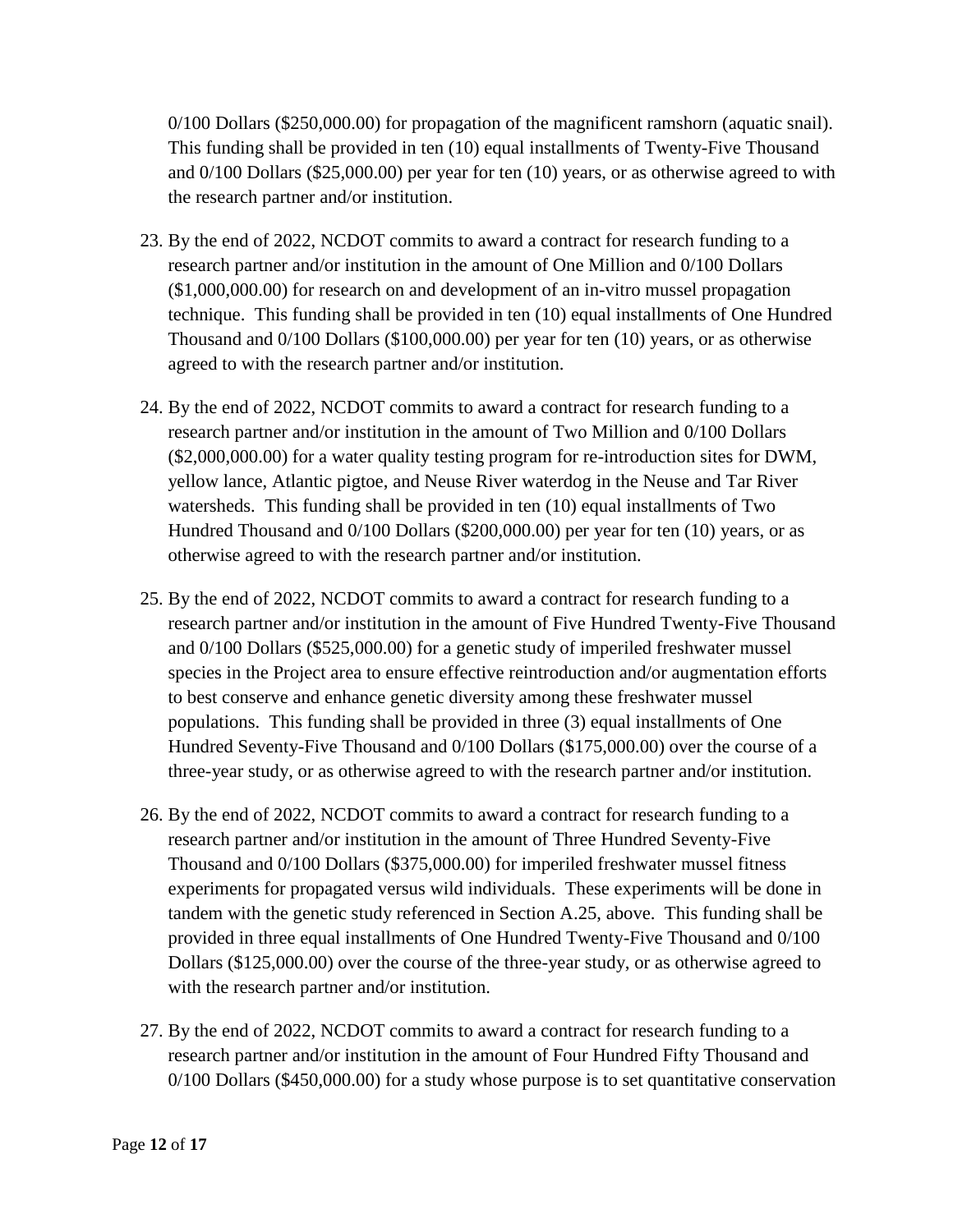(i.e. reintroduction and/or augmentation) targets for imperiled freshwater mussel populations based on demographic and genetic models. This study will be done in tandem with the study and experiments referenced in Sections A.25 and A.26, above. This funding shall be provided in three equal installments of One Hundred Fifty and 0/100 Dollars (\$150,000.00) over the course of the three-year study, or as otherwise agreed to with the research partner and/or institution.

- 28. NCDOT hereby recognizes that it is in the interests of sound environmental planning to implement site specific management plans pursuant to 15A NCAC 02B.0110 to assist in the conservation of federally listed species. NCDOT encourages the Environmental Management Commission to adopt any rules and regulations necessary to implement the provisions of 15A NCAC 02B.0110.
- B. Plaintiff's Obligations and Covenants:
	- 1. Within thirty (30) days of the Effective Date, Plaintiffs shall dismiss or file a motion to dismiss, with prejudice, all claims against all Defendants in the Federal Lawsuit.
	- 2. Within thirty (30) days of the Effective Date, Plaintiffs shall dismiss or file a motion to dismiss, with prejudice, all claims against NCDWR and NCDOT in the OAH Action.
	- 3. As of the Effective Date, Plaintiffs covenant not to sue Defendants, NCDWR, and/or any other State or Federal agency or department for any claims challenging the validity of the ROD, any Biological Assessment, including later amendments, any Biological Opinion, including later amendments, any concurrence letter, or any determination, approval, or other document necessary to complete the environmental review or approval of the Project's construction. Plaintiffs do not release, discharge, or covenant not to sue with regard to any future claims under NEPA, the ESA, the Clean Water Act, or any other state or federal law arising out of future agency actions related to the Project that present substantial changes or significant new circumstances or information, relevant to environmental concerns. *See* 40 C.F.R. § 1502.9(c)(1)(i)-(ii); 23 C.F.R. § 771.130.
	- 4. As of the Effective Date, Plaintiffs covenant not to sue USFWS, NMFS, NCDWR, the United States Army Corps of Engineers ("USACE"), or any other State or Federal agency or department for any claim arising out of their cooperation, approval, and implementation of the Project, as consistent with and approved in the ROD, including, but not limited to, the agencies' issuance of special unit permits, issuance of a letter of consent, acceptance of mitigation plans and/or strategies, and issuance of the 404 and 401 permits and/or certifications under the Clean Water Act.
	- 5. Plaintiffs hereby covenant not to waive any conflict of interest should its attorney, the Southern Environmental Law Center, be approached by any other client or prospective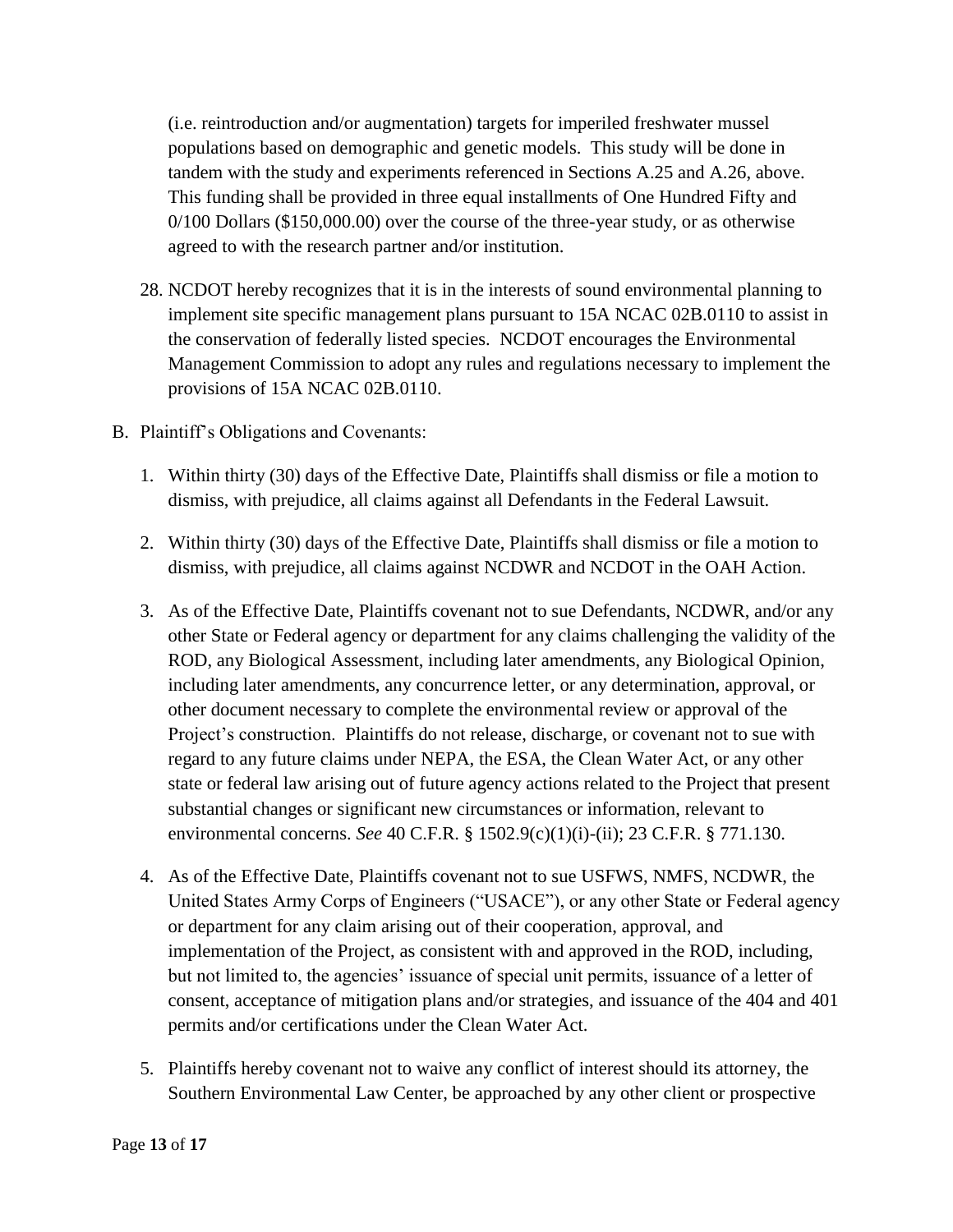client to pursue any of the claims listed in Sections B.3 and B.4, in keeping with N.C. Legal Ethics Rule 1.9.

- 6. Nothing in this release and covenant not to sue, or this Agreement, shall (i) release NCDOT from performing the terms, conditions, covenants and promises of this Agreement or (ii) affect whatever rights Plaintiffs may have, if any, to assert claims that construction activities for the Project are not being conducted in compliance with conditions listed in any certifications, permits, or other approvals or listed in any future modifications to any certifications, permits, or other approvals.
- C. This Agreement does not affect the exercise of any authority by NCDOT, FHWA, USFWS, NMFS, USACE, NCDWR, or any other State or Federal agency or department except as expressly set forth herein. No provision of this Agreement shall be interpreted as, or constitute, a commitment or requirement that Defendants or NCDWR take action in contravention of the ESA, APA, or any other law or regulation, either substantive or procedural. Nothing in this Agreement shall be construed to limit or modify the discretion accorded to Defendants and NCDWR by the ESA, the APA, or general principles of administrative law with respect to the procedures to be followed in making any determination required herein, or as to the substance of any final determination. Additionally, nothing in this Agreement shall be interpreted as, or shall constitute, a requirement that Defendants or NCDWR take any action in contravention of the Anti-Deficiency Act, 31 U.S.C. § 1341, N.C. Gen. Stat. § 143C-6-8, or any other appropriations law.
- D. In the event of a dispute arising out of or relating to this Agreement, the Party raising the dispute shall provide the other Parties with written notice of the claim as provided in Section E. The written notice shall include a description of the dispute, documentation related to the dispute, and any proposals for resolving the dispute. The Parties agree that they will meet and confer (either telephonically or in person) in a good faith effort to resolve any disputes. The Parties agree to use good faith efforts to schedule an opportunity to meet and confer within thirty (30) days of receipt of the notice of dispute and to resolve the dispute within thirty (30) days thereafter. If the Parties fail to resolve the dispute within these time periods, or if a Party fails to cure any alleged breach in a timely manner, the sole remedy shall be limited to the filing of a new action. The Parties do not waive or limit any defense related to such litigation. Nothing in this paragraph is intended to preclude the Parties from engaging in informal communications to attempt to resolve potential disputes.
- E. To the extent any notices are required or authorized under this Agreement, they shall be made in writing by U.S. mail and addressed to the following: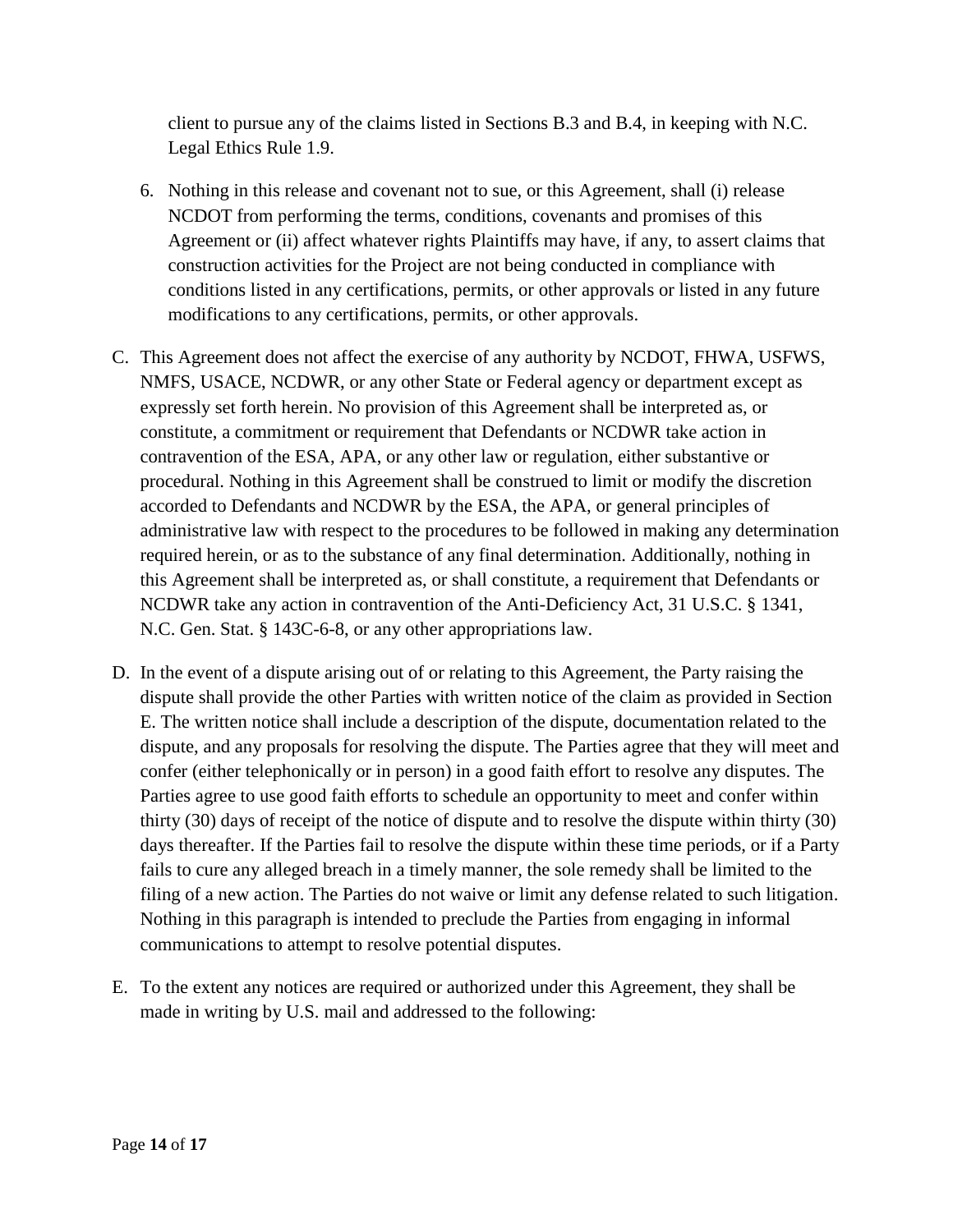## a. Plaintiffs:

Kym Hunter Ramona McGee Maia Hutt Southern Environmental Law Center 601 West Rosemary Street, Suite 220 Chapel Hill, N.C. 27516

Matthew Starr Heather Deck Sound Rivers, Inc. PO Box 1854 Washington, N. C. 27889

June Blotnick Clean Air Carolina PO Box 5311 Charlotte, NC 28299

Perrin de Jong Center for Biological Diversity P.O. Box 6414 Asheville, NC 28816

### b. Defendants

North Carolina Department of Justice Transportation Division 1505 Mail Service Center Raleigh, N.C. 27699-1505

North Carolina Department of Transportation General Counsel's Office 1501 Mail Service Center Raleigh, N.C. 27699-1501

If there is any change in the name or address of the person responsible for receiving notice on behalf of a Party, that Party shall inform each of the other Parties to this Agreement in writing.

F. This Agreement is for the benefit of Plaintiffs and NCDOT, with NCDWR and the United States, including but not limited to FHWA, USFWS, NMFS, and USACE, as intended thirdparty beneficiaries, and may not be used by any other person or entity in any other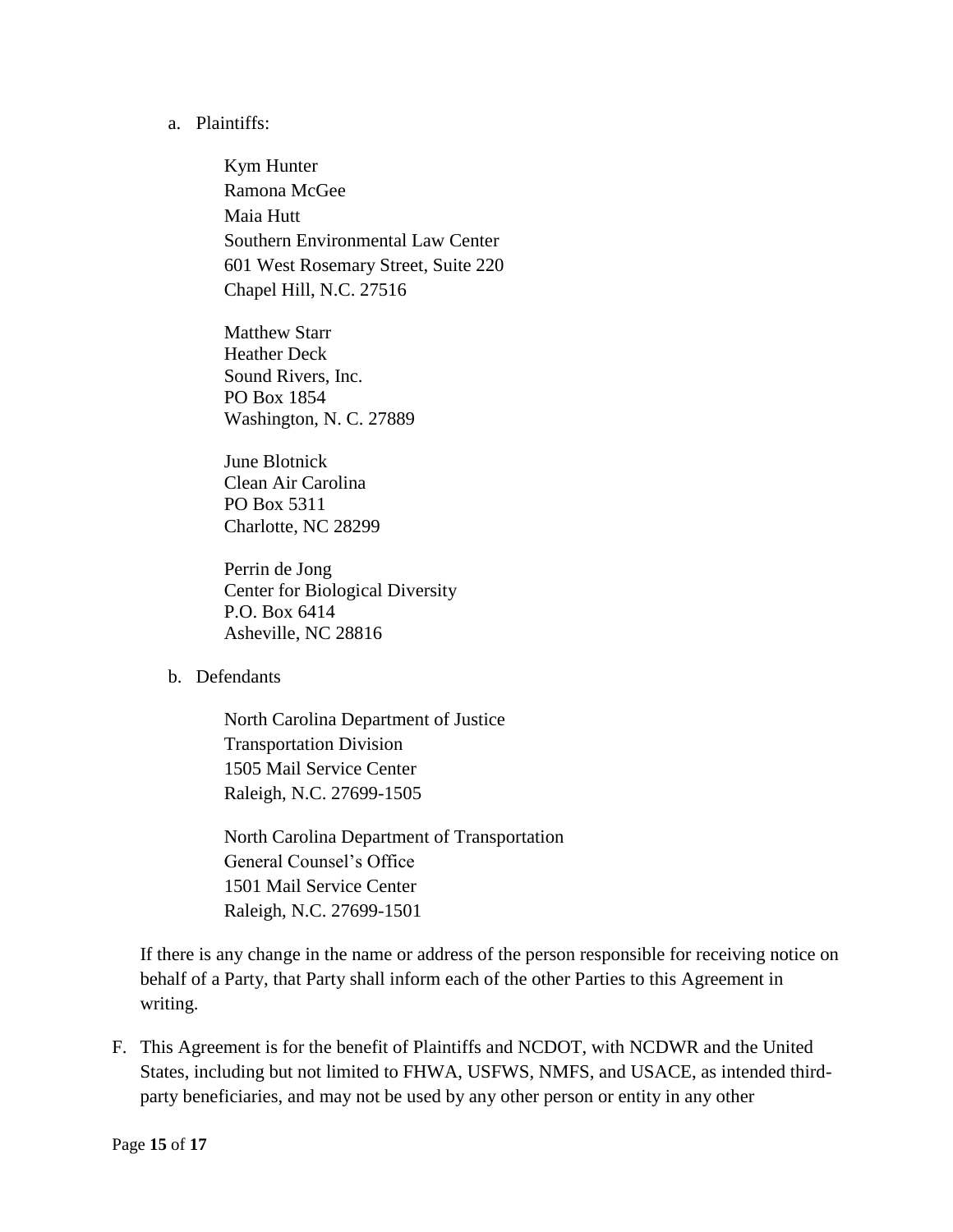proceeding. This Agreement is binding upon the Plaintiffs and their respective agents, successors, and assigns, and is binding upon NCDOT and its respective agents, officials, and employees.

- G. This Agreement resolves all claims related to or arising from the Actions which have been or could have been asserted except as expressly reserved.
- H. The Agreement is the result of compromise and settlement and sets forth the entire agreement among the Parties. Nothing in this Agreement shall be construed or offered as evidence in any proceeding as an admission or concession of any wrongdoing, liability, or any issue of fact or law concerning the claims settled under this Agreement or any similar claims brought in the future by any other party. Except as expressly provided in this Agreement, none of the Parties waives or relinquishes any legal rights, claims or defenses it may have. This Agreement is executed for the purpose of settling the Actions, and nothing herein shall be construed as precedent having preclusive effect in any other context.
- I. The Agreement may not be modified, altered or changed except by written agreement of all Parties specifically referring to this Agreement.
- J. This Agreement shall be governed by the laws of the State of North Carolina, without regard to conflict of law principles.
- K. Whenever possible, each provision of this Agreement shall be interpreted in such a manner as to be effective and valid.
- L. Each Party represents that it has not relied on, and does not rely on, any representations or agreements other than those expressly stated in this Agreement, about any facts or about the nature or extent of any claims, demands, damages, or rights it may have against any other Party. Other than those expressly stated in this Agreement, no representations have been made to the Parties to induce them to enter into and execute this Agreement. Each Party expressly agrees it is assuming any and all risks that the facts and law may be or become different from the facts and law as known to, or believed to be, by the Party as of the date of this Agreement. This Agreement supersedes any prior agreements or understandings among the Parties in compromise of the Actions.
- M. This Agreement may be executed in two or more counterparts, each of which shall be deemed to be an original, but all of which together shall constitute one and the same instrument.
- N. The undersigned representatives of the Parties certify that they are fully authorized by the respective Parties whom they represent to enter into the terms and conditions of this Agreement and to legally bind such Parties to it.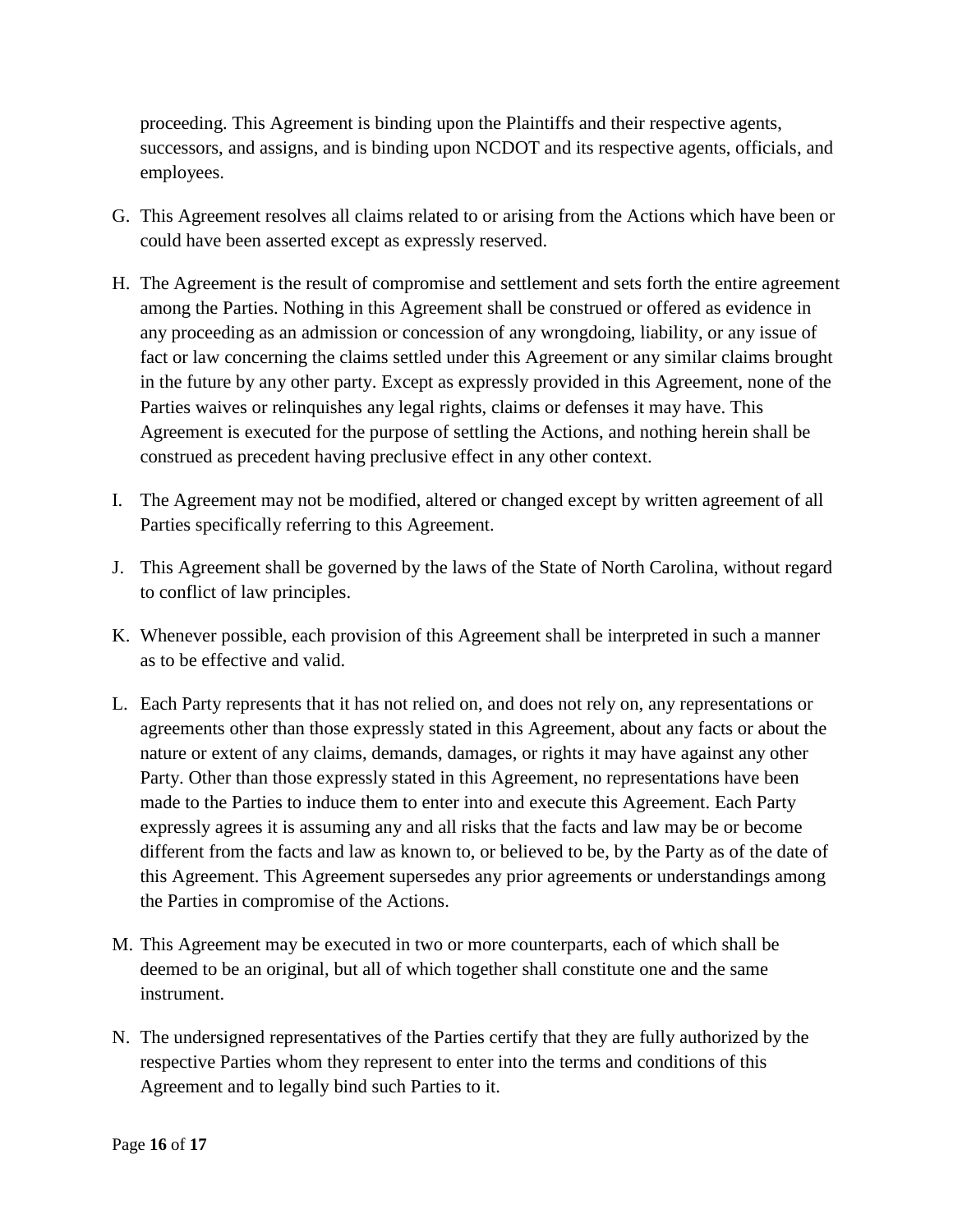By: \_\_\_\_\_\_\_\_\_\_\_\_\_\_\_\_\_\_\_\_\_\_\_\_\_\_\_\_\_\_ Dated:

Name/Title

# CENTER FOR BIOLOGICAL DIVERSITY

Name/Title

By: \_\_\_\_\_\_\_\_\_\_\_\_\_\_\_\_\_\_\_\_\_\_\_\_\_\_\_\_\_\_ Dated:

CLEAN AIR CAROLINA

Name/Title

By: \_\_\_\_\_\_\_\_\_\_\_\_\_\_\_\_\_\_\_\_\_\_\_\_\_\_\_\_\_\_ Dated:

By: \_\_\_\_\_\_\_\_\_\_\_\_\_\_\_\_\_\_\_\_\_\_\_\_\_\_\_\_\_\_ Dated: Kimberley Hunter Southern Environmental Law Center Attorney for Sound Rivers, Inc., Center for Biological Diversity, and Clean Air Carolina

NORTH CAROLINA DEPARTMENT OF TRANSPORTATION and JAMES H. TROGDON III, in his official capacity as SECRETARY, NORTH CAROLINA DEPARTMENT OF TRANSPORTATION

By: \_\_\_\_\_\_\_\_\_\_\_\_\_\_\_\_\_\_\_\_\_\_\_\_\_\_\_\_\_\_ Dated: James H. Trogdon III, Secretary North Carolina Department of Transportation

By: \_\_\_\_\_\_\_\_\_\_\_\_\_\_\_\_\_\_\_\_\_\_\_\_\_\_\_\_\_\_ Dated: Daniel H. Johnson, General Counsel North Carolina Department of Transportation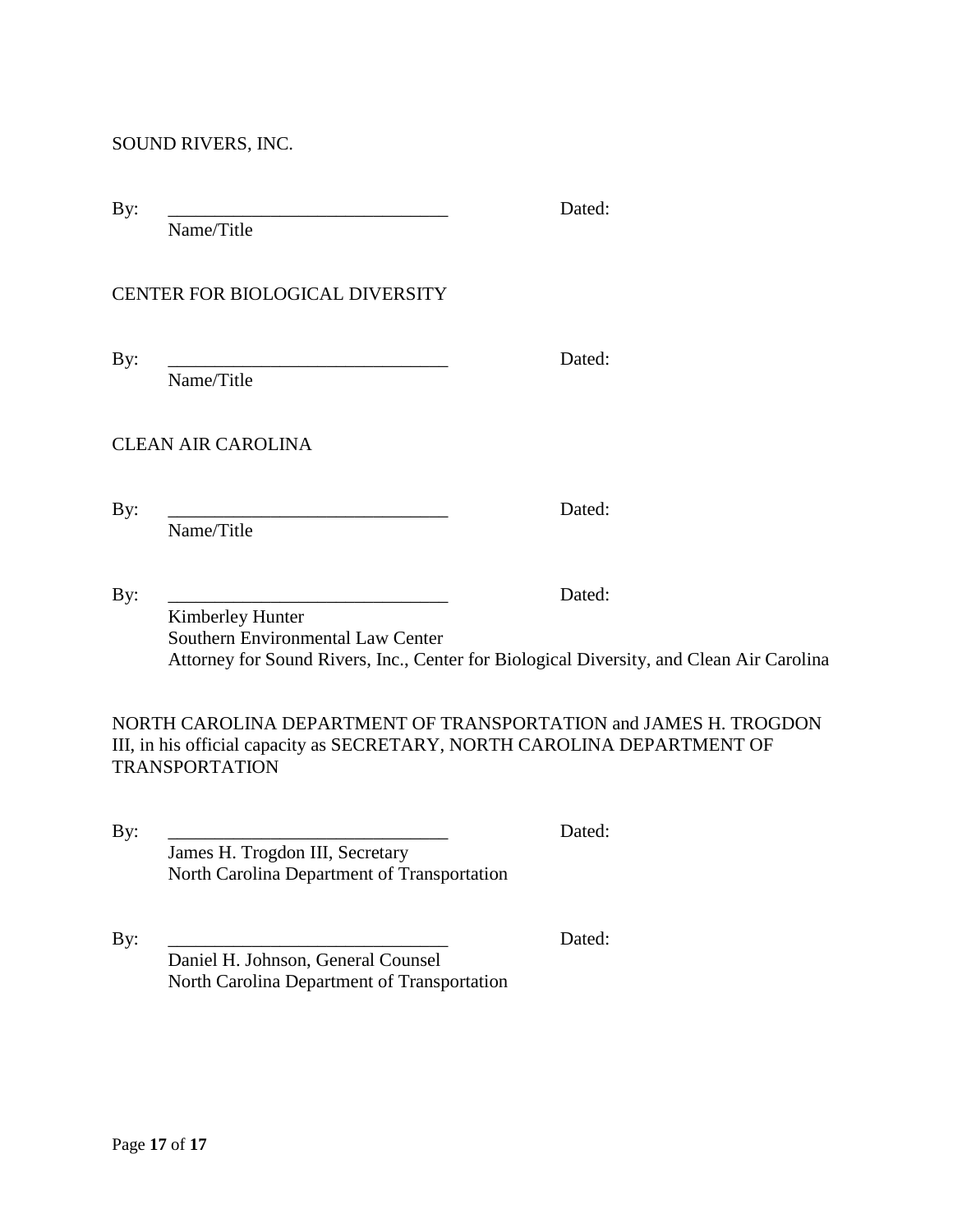Excepte Drector Dated:  $8/19/19$ By: Name/Title Heather

CENTER FOR BIOLOGICAL DIVERSITY

By:

Name/Title

Dated:

Dated:

CLEAN AIR CAROLINA

By:

By:

By:

Name/Title

Kimberley Hunter

 $8/21/19$ Dated:

Southern Environmental Law Center Attorney for Sound Rivers, Inc., Center for Biological Diversity, and Clean Air Carolina

NORTH CAROLINA DEPARTMENT OF TRANSPORTATION and JAMES H. TROGDON III, in his official capacity as SECRETARY, NORTH CAROLINA DEPARTMENT OF **TRANSPORTATION** 

By: James H. Trogdon III Secreta North Carolina Department of Transportation

Daniel H. Johnson, General Counsel

North Carolina Department of Transportation

22/19 Dated:

Dated:  $8/21/19$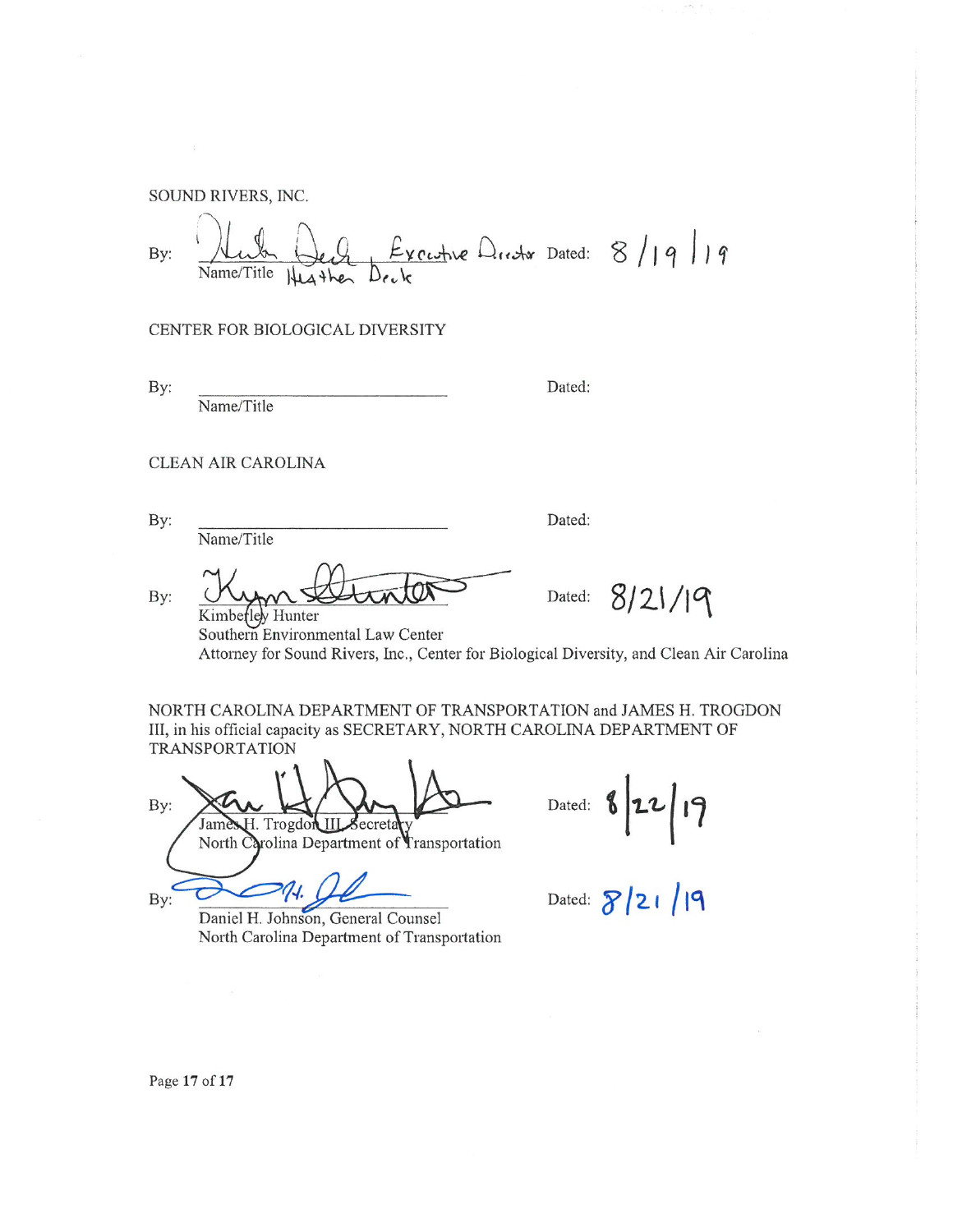By:

Name/Title

Dated:

CENTER FOR BIOLOGICAL DIVERSITY

Bv: Vame/Title Perrin W. de Jong Staff Attorney

**CLEAN AIR CAROLINA** 

By:

Name/Title

Dated:

Dated: August 19, 2019

By:

Dated: Kimberley Hunter Southern Environmental Law Center Attorney for Sound Rivers, Inc., Center for Biological Diversity, and Clean Air Carolina

NORTH CAROLINA DEPARTMENT OF TRANSPORTATION and JAMES H. TROGDON III, in his official capacity as SECRETARY, NORTH CAROLINA DEPARTMENT OF **TRANSPORTATION** 

By:

James H. Trogdon III, Secretary North Carolina Department of Transportation

By:

Dated:

Dated:

North Carolina Department of Transportation

Daniel H. Johnson, General Counsel

Page 17 of 17